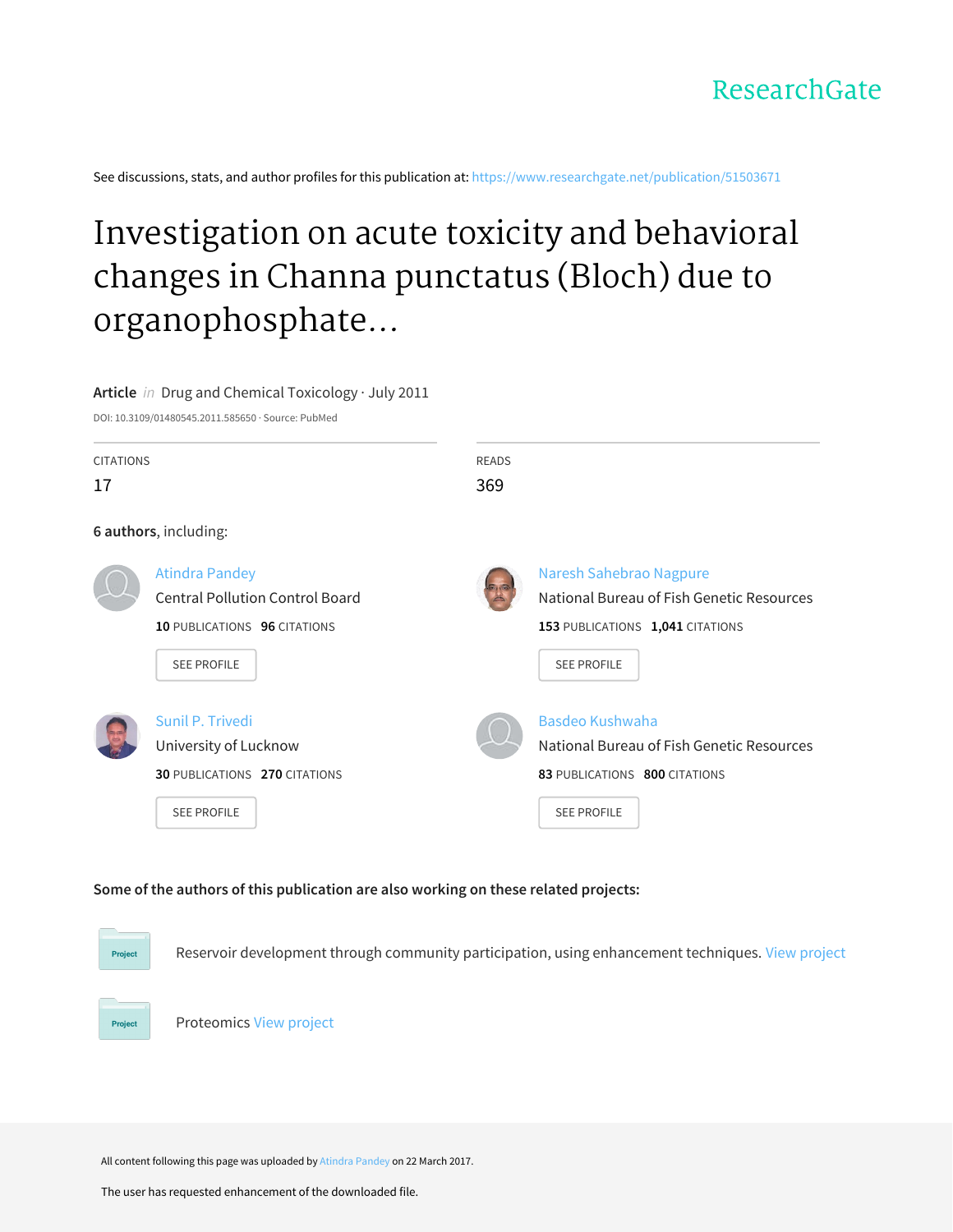# **[RESEARCH ARTICLE](#page-4-12)**

# [Investigation on acute toxicity and behavioral changes in](#page-4-12)  *Channa punctatus* [\(Bloch\) due to organophosphate pesticide](#page-4-12)  [profenofos](#page-4-12)

Atindra Kumar Pandey<sup>1</sup>, N.S. Nagpure<sup>1</sup>, Sunil P. Trivedi<sup>2</sup>, Ravindra Kumar<sup>1</sup>, Basdeo Kushwaha<sup>1</sup>, and Wazir S. Lakra<sup>1</sup>

*1 [Molecular Biology and Biotechnology Division, National Bureau of Fish Genetic Resources, Lucknow, India,](#page-4-12)  2 [Environmental Toxicology Laboratory, Department of Zoology, University of Lucknow, Lucknow, India](#page-4-12)* 

#### **[Abstract](#page-4-12)**

[Acute toxicity of an organophosphate pesticide profenofos \(](#page-4-12)*O*-4-bromo-2- chlorophenyl-*O*-ethyl *S*-propyl phosphorothioate) to freshwater fish, *Channa punctatus* [\(Bloch\), was studied in a static bioassay. Estimated 96-hour](#page-4-12)  LC<sub>50</sub> of profenofos was found to be 2.68 μgL<sup>−1</sup>. On the basis of the obtained LC<sub>50</sub> values for 96-hour exposure intervals, profenofos can be rated as highly toxic to *C. punctatus*[. Fish exposed to profenofos showed hyper excitability,](#page-4-12)  [discoloration, erratic swimming, and secretion of excess amounts of mucus on the body and gills with eventual](#page-4-12)  [exhaustion and death.](#page-4-12)

**Keywords:** [Toxicity, behavioral changes, bioassay,](#page-4-12) *Channa punctatus*, profenofos, mortality

# **Introduction**

Pesticides and related chemicals generated during human activities such as agriculture are discharged directly or indirectly into receiving waters. The effects of these chemicals in the environment has become a global issue ([Khan and Law, 2005](#page-4-0)). In India, as much as 70% of chemical formulations, employed in agricultural practices, are believed to affect nontarget organisms and find their way to freshwater bodies ([Bhatnagar et](#page-4-1) al., 1992).

Alterations in the chemical composition of the natural aquatic environment usually affect behavioral and physiological systems of inhabitants, particularly fish ([Radhaiah et](#page-5-0) al., 1987; [Khan and Law, 2005\)](#page-4-0). Fish are very sensitive to a change in their environments and can play a significant role in assessing potential risks associated with contamination in aquatic environment of new chemicals. Fish were reported to respond to mutagens at low concentrations of toxicants in a manner similar to higher vertebrates [\(Goksoyr et](#page-4-2) al., 1991; [Al-Sabti and](#page-4-3) [Metcalfe, 1995](#page-4-3); [Lakra and Nagpure, 2009\)](#page-5-1).

Profenofos is commonly used in India for pest control in mango, banana, cotton, and pineapple agriculture (Das et al., 2006; [Reddy and Rao, 2008](#page-5-2); [Kavitha and](#page-4-4)  [Rao, 2009](#page-4-4)). It is one of the most commonly used broadspectrum organophosphate insecticides of cotton fields ([Tejada et](#page-5-3) al., 1999). This is also a globally used pesticide for the control of various caterpillars, white fly, and mites on cotton and vegetable crops in Egypt ([British](#page-4-5)  [Crop Protection Council, 1991](#page-4-5); [Farrag and Shalby, 2007\)](#page-4-6), Australia [\(Kumar and Chapman, 2001](#page-4-7)), Japan [\(Gotoh](#page-4-8) et [al., 2001\)](#page-4-8), Korea ([Min and Cha, 2000](#page-5-4)), Finland ([Abass](#page-4-9)  et [al., 2007](#page-4-9)), and China [\(Hong-Yan et](#page-4-10) al., 2001). Profenofos is reported to be highly toxic to some aquatic organisms ([Shaw, 1995\)](#page-5-5). The acute toxicity studies on zebrafish *(Brachydanio rerio*), tilapia (*Oreochromis mossambicus*), and fingerling of common carp (*Cyprinus carpio L*) have been reported earlier ([Min and Cha, 2000;](#page-5-4) Rao et [al., 2003;](#page-5-6) [Ismail et](#page-4-11) al., 2009). Frequent mass fish kills by profenofos were investigated ([U.S. EPA, 1998\)](#page-5-7) and found that the acute risks are of concern for fish ([EPA Profenofos Facts,](#page-4-12) 

*Address for Correspondence*: [Ravindra Kumar, Molecular Biology and Biotechnology Division, National Bureau of Fish Genetic Resources,](#page-4-12)  [Molecular Biology and Biotechnology Division, Canal Ring Road, P.O. Dilkusha, Lucknow 226 002, India; Fax: +91–522-2442403;](#page-4-12)  [E-mail: Ravindra.Scientists@gmail.com](#page-4-12)

*[<sup>\(</sup>Received 27 August 2010; revised 07 February 2011; accepted 23 March 2011\)](#page-4-12)*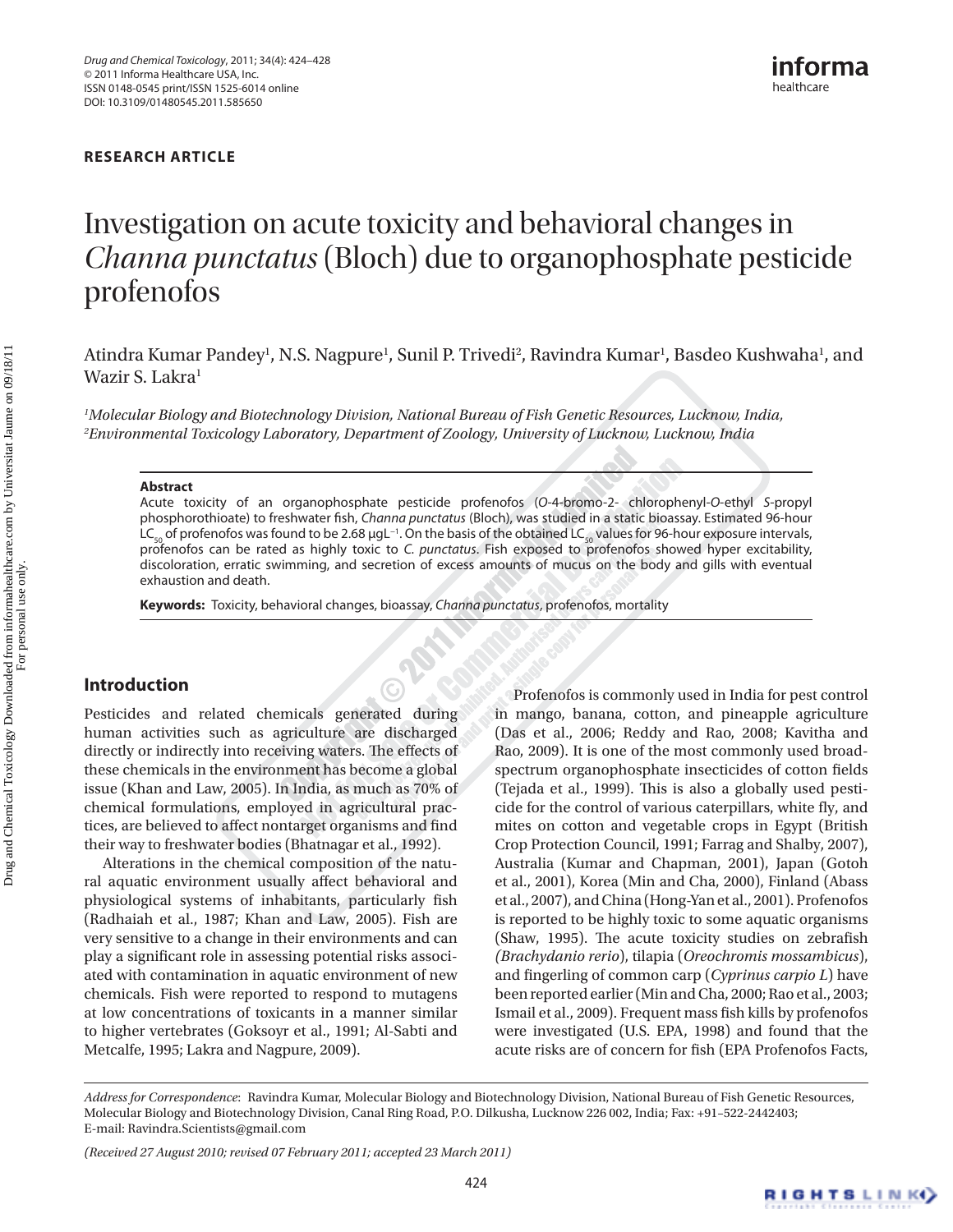[2000](#page-4-12)). Therefore, in view of the ecological impact of this pesticide, the present study aimed at a determination of 96-hour LC<sub>50</sub> of profenofos to the freshwater fish, *Channa punctatus*, and their behavioral responses during exposure. This species is commonly found in India, Pakistan, Bangladesh, and other countries. It fulfills most of the requirements of a model species, including availability, throughout the year.

# **Methods**

#### **Test animal**

The live specimens of freshwater fish *C. punctatus* (Bloch), family: Channidae and order: Perciformes, with an average body size of  $12.0 \pm 3.0$  cm and body weight of  $23 \pm 2.0$  g at the juvenile life stage, were obtained from local sources and acclimated in laboratory conditions for 10 days before study. They were kept in a large holding tank of 1,000L in capacity during acclimatization. Fish were fed on boiled chicken eggs or poultry wastes at the rate of approximately 4% of fish body weight. The photoperiod was maintained as per normal day and night approximately 12 hours, and every effort was made to provide optimal condition for fish; no mortality occurred during this period.

# **Test chemical**

Before exposure, quality of water was tested according to the APHA, AWWA, WEF (1998). The pesticide for the study, technical-grade profenofos (50% EC), with the product name of CELCRON (EXCEL Crop Care Ltd., Mumbai, India), was purchased from a local market. The test chemical structure and specifications are summarized in [Figure 1](#page-2-0) and Table 1.

#### **Acute toxicity bioassay**

The acute toxicity bioassay was conducted in a static system to determine the 96-hour  $LC_{50}$  value of profenofos. Test concentrations were determined on the basis of the range-finding assay, where the lowest value was selected as the highest concentration at which 0% mortality occurred and the highest value as lowest concentration at which 100% mortality occurred. The test specimens were exposed to eight different nominal concentrations (0.5, 1.25, 2.00, 2.75, 3.50, 4.25, 5.00, and 5.75 µg/L), along with one control (without test chemical), keeping 10

fish in each test concentration in 20L of water in a 50-L plastic tub as an aquarium without change of water. The mean fish-loading ratio in the experimental tanks was 11.5±2.0 g fish/L. No crowding stress was observed during experimentation. Mortality of fish from profenofos exposure was recorded up to 96 hours at every 24-hour interval (Table 2). The experiment was repeated thrice, following the recommendations of APHA, AWWA, WEF (1998). Feeding was stopped 24 hours before exposure, and fish were not fed during the experimentation period, as recommended by [Ward and Parish \(1982\)](#page-5-8) and [Reish and Oshida \(1987\).](#page-5-9) No mortality was observed in the control group of fish. For the determination of  $LC_{50}$ value of profenofos, the arithmetic method of Karber, as reported by [Dede and Kaglo \(2001\),](#page-4-13) was considered (Table 3).

#### **Physicochemical properties of test water**

Physicochemical parameters were measured before fish loading and during experimentation. The temperature of the test water varied from 21.4±3°C and pH value ranged



<span id="page-2-0"></span>Figure 1. Structure of profenofos.

|           | Table 1. Characteristics/properties/specification of the test |  |  |
|-----------|---------------------------------------------------------------|--|--|
| chemical. |                                                               |  |  |

| Common name                | Profenofos                                                                |
|----------------------------|---------------------------------------------------------------------------|
| Chemical/product name      | <b>CELCRON</b>                                                            |
| <b>Chemical Name</b>       | $(RS)$ -O-4-bromo-2-<br>chlorophenyl O-ethyl S-propyl<br>phosphorothioate |
| Grade                      | Technical $(EC_{50})$                                                     |
| Supplier                   | EXCEL crop care Ltd., (Mumbai,<br>India)                                  |
| WHO and EPA toxicity class | II, Moderately toxic                                                      |
| CAS nNo.                   | 41198-08-7                                                                |
| Alkyl groups               | S. propyl-O. ethyl                                                        |

| Table 2. Data on fish survival at different test concentrations and sampling intervals in C. punctatus. |  |  |  |  |  |  |  |  |  |
|---------------------------------------------------------------------------------------------------------|--|--|--|--|--|--|--|--|--|
|---------------------------------------------------------------------------------------------------------|--|--|--|--|--|--|--|--|--|

|                           | Number of alive fish at different time intervals (hours) |    |    |    |                        |                         |
|---------------------------|----------------------------------------------------------|----|----|----|------------------------|-------------------------|
| Concentration $(\mu g/L)$ | 24                                                       | 48 | 72 | 96 | % survival at 96 hours | % mortality at 96 hours |
| $\bf{0}$                  | 30                                                       | 30 | 30 | 30 | 100                    | O                       |
| 0.50                      | 30                                                       | 30 | 30 | 30 | 100                    |                         |
| 1.25                      | 30                                                       | 30 | 27 | 24 | 80                     | 20                      |
| 2.00                      | 30                                                       | 27 | 21 | 18 | 60                     | 40                      |
| 2.75                      | 30                                                       | 21 | 18 | 12 | 40                     | 60                      |
| 3.50                      | 30                                                       | 15 | 12 | 9  | 30                     | 70                      |
| 4.25                      | 27                                                       | 12 | 15 | 6  | 20                     | 80                      |
| 5.00                      | 21                                                       | 15 |    |    | 10                     | 90                      |
| 5.75                      | 15                                                       | 12 |    |    |                        | 100                     |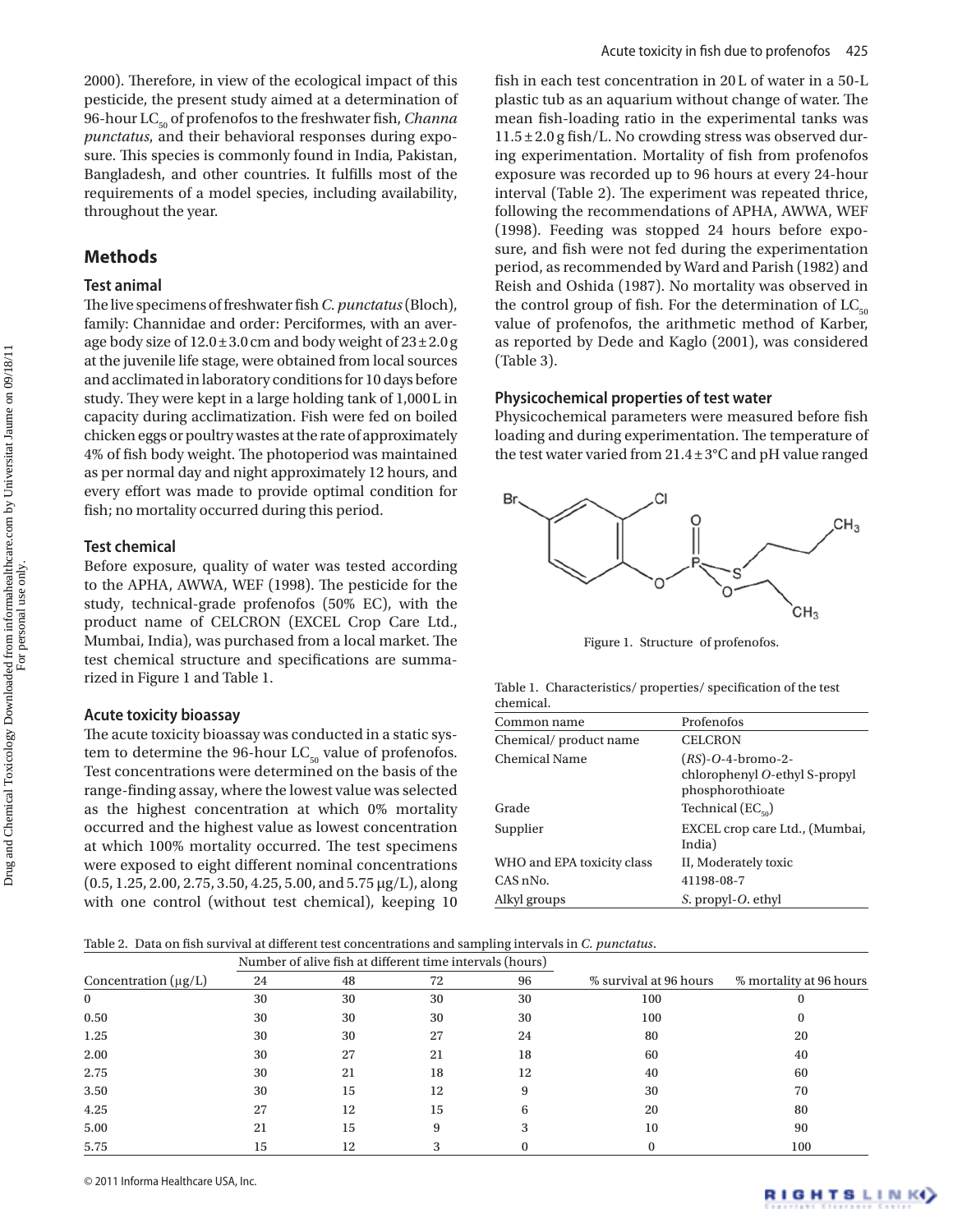Table 3. Determination of LC<sub>50</sub> value of profenofos in *C. punctatus* at 96 hours.

| Concentration | Concentration |                      |                     |            | Mean death *             |
|---------------|---------------|----------------------|---------------------|------------|--------------------------|
| $(\mu g/L)$   | difference    | Number of alive fish | Number of dead fish | Mean death | concentration difference |
| $\bf{0}$      | $\Omega$      | 30                   | $\Omega$            | $\bf{0}$   | $\bf{0}$                 |
| 0.50          | 0.50          | 30                   | 0                   | $\bf{0}$   | $\bf{0}$                 |
| 1.25          | 0.75          | 24                   | 6                   | 3          | 2.25                     |
| 2.00          | 0.75          | 18                   | 12                  | 9          | 6.75                     |
| 2.75          | 0.75          | 12                   | 18                  | 15         | 11.25                    |
| 3.50          | 0.75          | 9                    | 21                  | 19.5       | 14.625                   |
| 4.25          | 0.75          | 6                    | 24                  | 22.5       | 16.875                   |
| 5.00          | 0.75          | 3                    | 27                  | 25.5       | 19.125                   |
| 5.75          | 0.75          | $\Omega$             | 30                  | 28.5       | 21.375                   |
| $Sum(\Sigma)$ |               |                      |                     |            | 92.25                    |

$$
LC_{50} = LC_{100} - \sum \frac{\text{Mean death*}}{\text{Number of fish per group}} = 5.75 - \frac{92.25}{30} = 2.675 \mu g/L
$$

from  $7.5\pm0.6$ . The dissolved oxygen (DO) ranged from 7.35±0.8 mgL−1. The conductivity of the water ranged from 278±23 µM cm−1, whereas total hardness ranged from  $174.7 \pm 8$  mgL<sup>-1</sup> during the experiment.

# **Results**

#### **Acute toxicity**

Total mortality observed in different treated groups at 96 hours of exposure is presented in Table 3. An increase in number of mortalities, with an increase in concentration of the insecticide, was observed. The 96-hour  $LC_{50}$  value of profenofos was found to be 2.68 μgL<sup>-1</sup>.

#### **Behavioral effects**

Fish exposed to profenofos expressed behavioral abnormalities, such as random swimming, loss of equilibrium, hyperactivity, increased surface activity, opercular activity, and mucus formation. At the beginning of exposure, fish were found to be healthy and very active. During the experiment, they tried to avoid the test water for sometime by swimming fast, jumping, and other random movements in treated groups. At higher test concentrations, fish expressed erratic swimming with jerky movements, along with hyperexcitation. They also secreted excessive amounts of mucus, which covered the buccal cavity, body, and gills. Fish became pale as intensity of body color decreased. Under such conditions, efficiency of oxygen uptake decreased considerably, which was manifested as enhanced breathing rate along with more frequent visits to surface water for gulping fresh air. Eventually, there was loss of balance, exhaustion, and lethargy owing to respiratory incumbency. At last, they assigned a vertical position with mouth near the water surface and tail in downward direction to gulp the air. Soon, they settled down passively at the bottom of the tank; after a while, their bellies turned upward.

# **Discussion**

The present study elucidates the acute toxicity of pesticide profenofos on the Indian freshwater fish, *C. punctatus*. The test result of the 96-hour  $LC_{50}$  value of profenofos (50% EC) was determined to be 2.68 μg/L, which indicated profenofos to be very toxic. Previously reported  $LC_{50}$  values of profenofos in eastern rainbow trout (*Melanotaenia duboulayi*), tilapia (*Oreochromis niloticus*), and fingerling of common carp (*C. carpio L*) were 0.90mg/L ([Kumar and Chapman, 1998](#page-4-14)), 0.272mg/L (Rao et [al., 2003](#page-5-6)), and 62.4 μg/L [\(Ismail et](#page-4-11) al., 2009), respectively.

The present study also showed that the pesticide is more toxic in the fish, *C. punctatus*, in comparison to other pesticides, such as  $LC_{50}$  of endosulfan at 7.75  $\mu gL^{-1}$ ([Pandey et](#page-5-10) al., 2006), chlorpyrifos at 8.1198 μgL−1 [\(Ali](#page-4-15) et [al., 2008](#page-4-15)), cypermethrin and λ-cyhalothrin at 0.4 mgL−1 and 7.92 μgL<sup>-1</sup> [\(Kumar et](#page-5-11) al., 2007), carbosulfan, glyphosate, and atrazine at 0.268, 32.540, and 42.380 mgL<sup>-1</sup> respectively ([Nwani et](#page-5-12) al. 2010), and carbamate at 17.41 mgL−1 (Singh et [al., 2007\)](#page-5-13).

The behavioral study gives direct responses of the fish to the pesticides and related chemicals. [Radhaiah et](#page-5-0) al. [\(1987\)](#page-5-0) and [Warner et](#page-5-14) al. (1966) commented that the behavioral activities of an organism represents the final integrated results of a diversified biochemical and physiological processes. Similar behavioral responses were also reported in *C. punctatus* while exposed to mercuric chloride and malathion ([Pandey et](#page-5-15) al., 2005), hexavalent chromium [\(Mishra and Mohanty 2008\)](#page-5-16), and cypermethrin and λ-cyhalothrin [\(Kumar et](#page-5-11) al., 2007).

The fish from the control group were free from any such type of behavioral changes, so it is clear that only profenofos was responsible for the altered behavior and mortality ([Tiwari and Singh, 2003](#page-5-17)). A thick coat of mucus over the body and dispigmentation are attributed to dysfunction of the endocrine/pituitary gland under toxic stress, causing changes in the number and area of mucus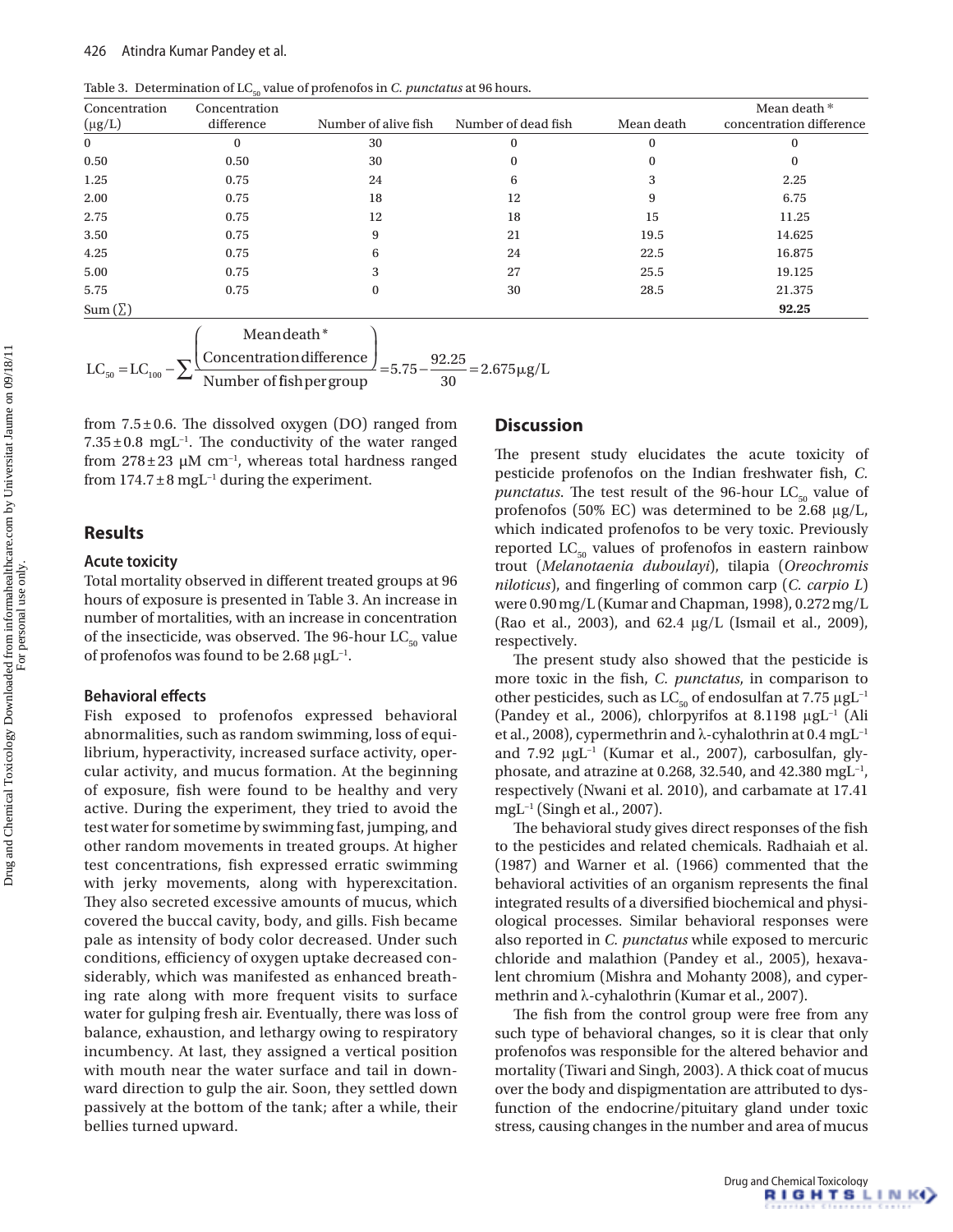glands and chromatophores ([Pandey et](#page-5-18) al., 1990). The loss of equilibrium status, as recorded in our experiment, may have also been reported in fish exposed to heavy metal and pesticide contaminants [\(Saxena et](#page-5-19) al., 1981; Halappa and David, 2009).

Similar results on behavioral responses were also observed in pesticide, heavy metals, and industrial effluents on exposed fish [\(Ganeshwade et](#page-4-16) al., 2006; [Ramesh](#page-5-20) [and Saravanan, 2008;](#page-5-20) [Pandey et](#page-5-15) al., 2005; [Yadav et](#page-5-21) al., [2007](#page-5-21); [Omitoyin et](#page-5-22) al., 2006). Animal behavior is a neurotropically regulated phenomenon, which is mediated by neurotransmitter substances ([Sambasiva, 1999\)](#page-5-23). The preceding behavioral abnormalities of the fish and subsequent death imply that the toxic effect is mediated through the disturbed nervous/cellular enzyme system affecting the respiratory function and nervous system, which involves control of almost all vital activities ([Desaiah and Koch 1975a](#page-4-17), 1975b; [Bansal et](#page-4-18) al., 1985; [Pandey et](#page-5-15) al., 2005). Thus, it can be concluded, from the present study, that fish are highly sensitive to profenofos and that their mortality rate is dose dependent. This study also shows the significance of behavioral parameter in assessing the hazards of the pesticide to fish.

# **Conclusions**

Profenofos is highly toxic to the fish, *C. punctatus*. This type of fish is very sensitive to the presence of even minute quantities of profenofos. Thus, fish can be effectively employed as a model to ascertain the potential hazards of acute exposure of the pesticide to aquatic organisms, especially fish. Moreover, pesticides used on farmlands not only eradicate the target organisms, but could also eliminate other nontarget organisms and also pose a risk to human health. This approach may thus help in the estimation of potential health hazards to nontarget organisms upon exposure to pesticides.

# **Acknowledgment**

The authors thank the Director of the National Bureau of Fish Genetic Resources (ICAR) and the Head of the Department of Zoology, University of Lucknow (Lucknow, India), for encouragement and laboratory facilities.

# **Declaration of interest**

The authors report no financial conflicts of interest. The authors alone are responsible for the content and writing of this paper.

# **References**

- <span id="page-4-9"></span>Abass, K., Reponen, P., Jalonen, J., Pelkonen, O. (2007). *In vitro* metabolism and interaction of profenofos by human, mouse and rat liver preparations. Pest Biochem Physiol 87:238–247.
- <span id="page-4-15"></span>Ali, D., Nagpure, N. S., Kumar, S., Kumar, R., Kushwaha, B. (2008). Genotoxicity assessment of acute exposure of chlorpyrifos to
- <span id="page-4-3"></span>genotoxicity in water. Mutat Res 343:121–135.
- APHA, AWWA, WEF. (1998). Standard methods for the examination of water and wastewater, 20th ed. New York: American Public Health Association.
- <span id="page-4-18"></span>Bansal, S. K., Murthy, R. C., Chandra, S. V. (1985). The effects of some divalent metals on cardiac and branchial Ca2+ ATPase in a fresh water fish *Saccobranchus fossilis*. Ecotox Environ Saf 9:373–377.
- <span id="page-4-1"></span>Bhatnagar, M. C., Bana, A. K., Tyagi, M. (1992). Respiratory distress to *Clarias batrachus* (Linn.) exposed to endosulfan-a histological approach. J Environ Biol 13:227–231.
- <span id="page-4-5"></span>British Crop Protection Council. (1991). Pesticide manual. London: BCPC.
- Das, G. P., Shaik, A. P., Jamil, K. (2006). Cytotoxicity and genotoxicity induced by the pesticide profenofos on cultured human peripheral blood lymphocytes. Drug Chem Toxicol 29:313–322.
- <span id="page-4-13"></span>Dede, E. B., Kaglo, H. D. (2001). Aqua-toxicological effects of water soluble fractions (WSF) of diesel fuel on *Oreochromis niloticus* fingerlings. J Appl Sci Environ Mngt 5:93–96.
- <span id="page-4-17"></span>Desaiah, D., Koch, R. B. (1975a). Inhibition of ATPase activity in channel catfish brain by ketone and its reduction product. Bull Environ Contam Toxicol 13:153–158. Accessed on 18 July 2010
- Desaiah, D., Koch, R. B. (1975b). Toxaphene inhibition on ATPase activity in catfish, *Ictalurus punctatus*, tissues. Bull Environ Contam Toxicol 13:238–244.
- <span id="page-4-12"></span>EPA Profenofos Facts. (2000). United States Environmental Protection Agency: prevention, pesticides and toxic substances (7508C), EPA 738-F-00-005 July 2000 ([http://www.epa.gov/oppsrrd1/REDs/](http://www.epa.gov/oppsrrd1/REDs/factsheets/2540fact.pdf) [factsheets/2540fact.pdf\)](http://www.epa.gov/oppsrrd1/REDs/factsheets/2540fact.pdf). Accessed on 10 July 2010
- <span id="page-4-6"></span>Farrag, A. R. H., Shalby, S. E. M. (2007). Comparative histopathological and histochemical studies on IGR, Lufenuron, and profenofos insecticide albino rats. J Appl Sci Res 3:377–386.
- <span id="page-4-16"></span>Ganeshwade, R. M., Rokade, P. B., Sonwane, S. R. (2006). Behavioral responses on *Cyprinus carpio* to industrial effluents. J Environ Biol 27:159–160.
- <span id="page-4-2"></span>Goksoyr, A., Anderson, T., Buhler, D. R., Stegeman, J. J., Williams, D. B., Forlin, L. (1991). Immunochemical cross reactivity of betanaphthoflavone-inducible cytochrome P450 (P450 IA) in livermicrosomes from different fish species and rat. Fish Physiol Biochem 9:1–13.
- <span id="page-4-8"></span>Gotoh, M., Sakata, M., Endo, T., Hayashi, H., Seno, H., Suzuki, O. (2001). Profenofos metabolites in human poisoning. Foren Sci Internat 116:221–226.
- Halappa, R., David, M. (2009) Behavioural Responses of the freshwater fish, *Cyprinus carpio* (Linnaeus) following sublethal exposure to chlorpyrifos. Turkish J Fisher Aqua Sci 9: 233–238.
- <span id="page-4-10"></span>Hong-Yan, L., Zhang, S.-C., Jiang, M., Wang, M. (2001). *In vitro* study on cytotoxic effects of the organophosphorous pesticide profenofos on the gill cell line, FG-9307, of the flounder (*Paralichthys olivaceus*). Chin J Ocean Limnol 19:57–62.
- <span id="page-4-11"></span>Ismail, M., Ali, R., Ali, T., Waheed, U., Khan, Q. M. (2009). Evaluation of the acute toxicity of profenofos and its effects on the behavioral pattern of fingerling common carp (*Cyprinus carpio L.,* 1758). Bull Environ Toxicol 82:569–573.
- <span id="page-4-4"></span>Kavitha, P., Rao, V. J. (2009). Sub-lethal effects of profenofos on tissuespecific antioxidative responses in a Euryhyaline fish, *Oreochromis mossambicus*. Ecotoxicol Environ Saf 72:1727–1733.
- <span id="page-4-0"></span>Khan, M. Z., Law, F. C. P. (2005). Adverse effects of pesticides and related chemicals on enzyme and hormone systems of fish, amphibians and reptiles: a review. Proc Pakistan Acad Sci 42:315–323.
- <span id="page-4-14"></span>Kumar, A., Chapman, J. C. (1998). Profenofos toxicity to the rainbow fish, *Melanotaenia duboulayi*. Environ Toxicol Chem 17:1799–1806.
- <span id="page-4-7"></span>Kumar, A., Chapman, J. C. (2001). Profenofos residues in wild fish from cotton-growing areas of New South Wales, Australia. J Environ Qual 30:740–750.